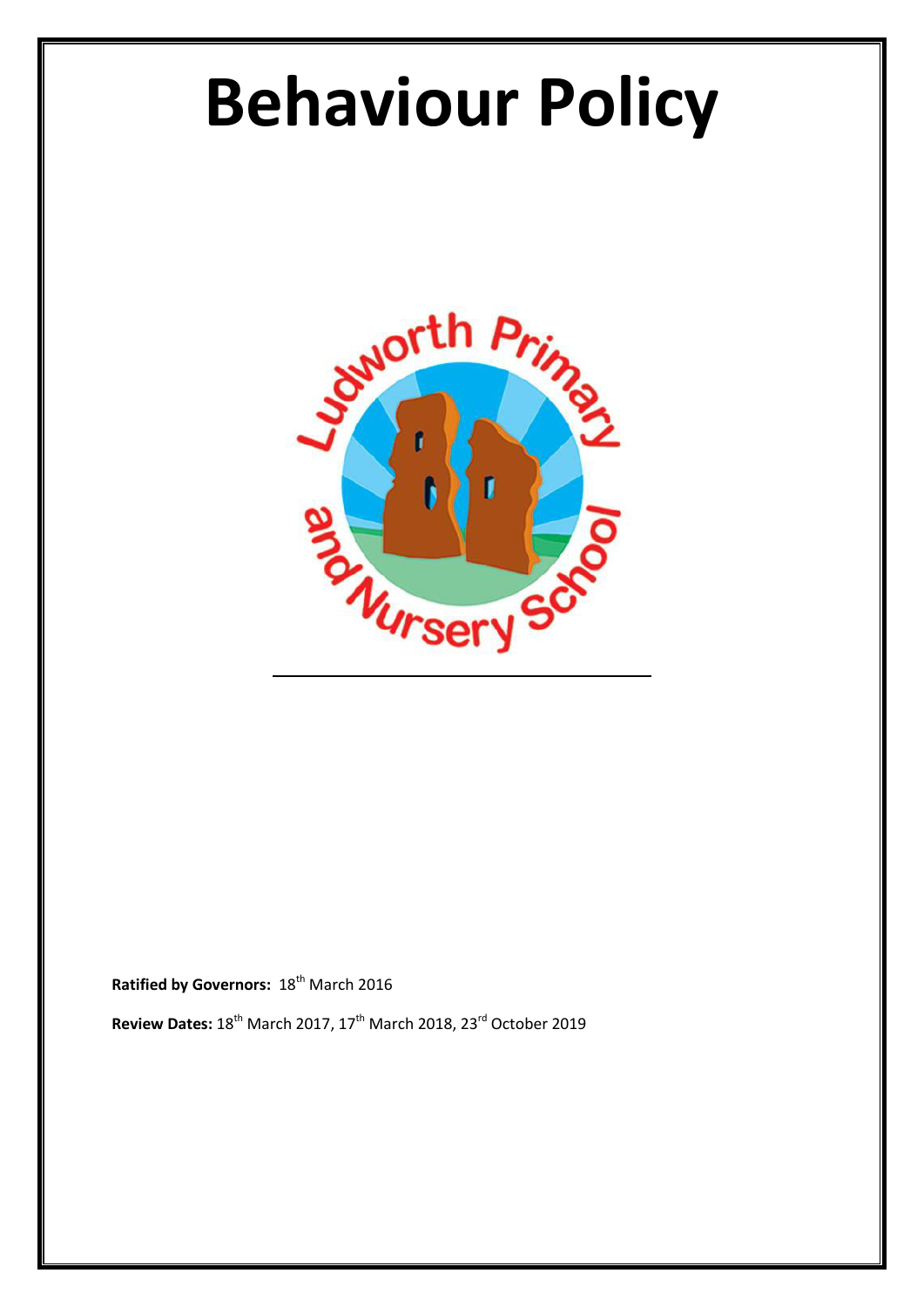# **Ludworth Primary School**

## **Behaviour Policy**

At Ludworth Primary School: "Behaviour is good. Pupils enjoy learning and want to do well. In the playground they play together harmoniously with the range of interesting activities which are available. Pupils feel safe. Those who are new to the school are helped to settle quickly and make new friends." **Ofsted July 2014** 

We are proud of our school and continue to work together to promote and maintain high standards of behaviour. A working party consisting of the school council, a Lunchtime supervisor and staff member and the link governor for behaviour and safety met to set out the principles and values of this policy.

#### **Principles and Values:**

- Everyone in school will strive to adhere to the British Values of Mutual Respect and Tolerance towards others
- The fundamental approach is a positive one, rewarding good behaviour
- To take care of all school equipment and resources responsibly and safely
- To be respectful and polite with others
- Listen to one another and give opportunities for each person to share their thoughts and ideas

#### **Managing behaviour**

#### **Ludworth's 'Snakes and Ladders'**

Every class uses a reward and consequence system called 'Ludworth Snakes and Ladders'. This is displayed visually in every room and links closely to our 'house points' system. House points are awarded for behaviour and learning as set out below:

| <b>House Points</b> | <b>Examples of award reasons</b>                                 |
|---------------------|------------------------------------------------------------------|
|                     | Wow! Excellent role model. Consistently kind and helpful – model |
|                     | pupil – amazing work or deed.                                    |
|                     | As one but repeated and more consistent.                         |
|                     | On task – good work – good answers – independence – tidying –    |
|                     | good attitude – good manners etc.                                |

House points are used on an individual basis to allow the children to climb the good behaviour ladder. They are also added to the appropriate house so that the house at the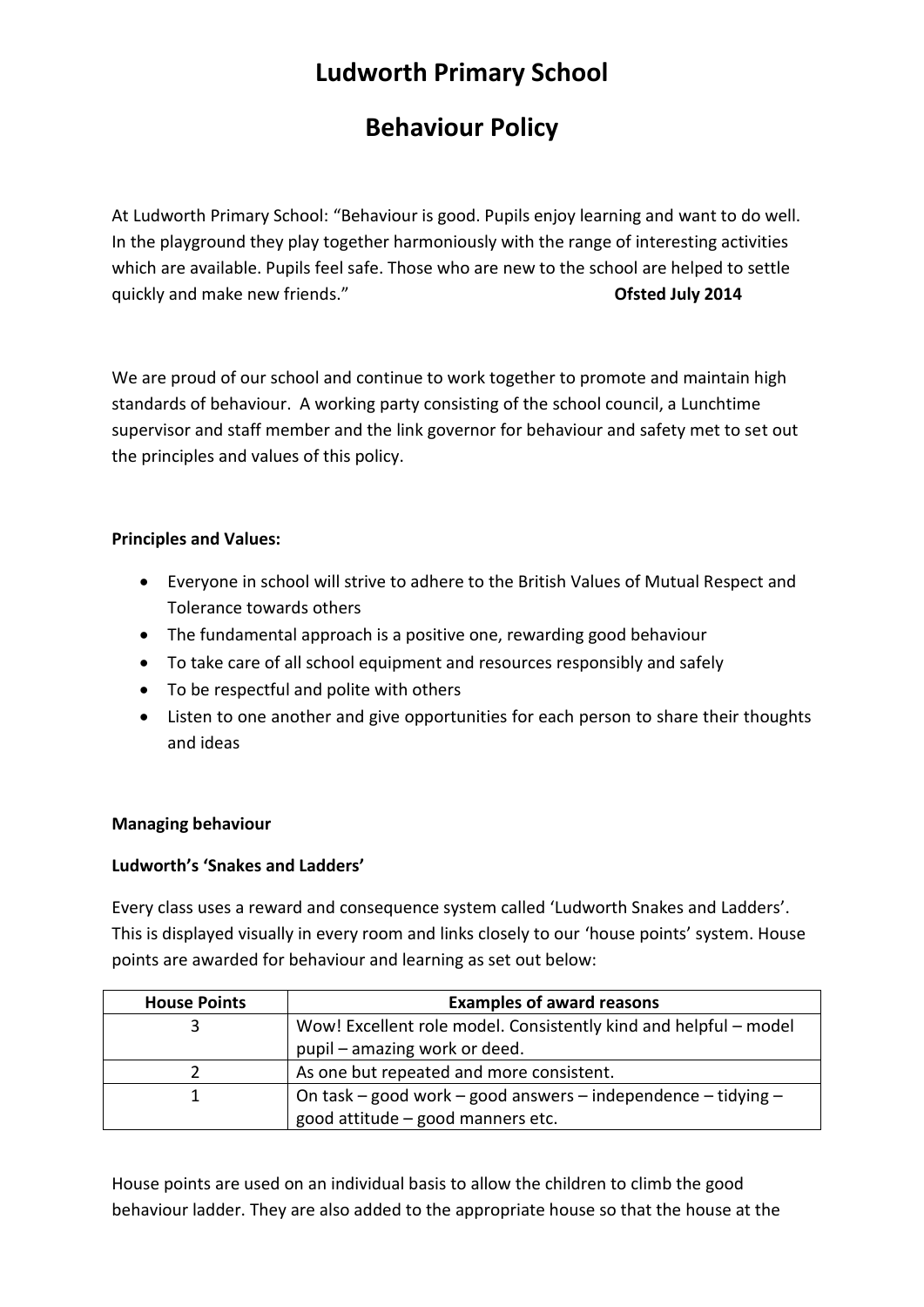end of the year who has accumulated the most points can celebrate together. Star of the week awards also add to this house total.

Below are the consequence ladders displayed and used in every room: **1.** Verbal warning. **2.** 5 minutes time out. **3.** Miss 5 minutes break – snake down to 0 on green ladder. **4.** Miss whole break. **5.** Time out with head teacher. **6.** Text home. **7.** Parents invited to meeting with head teacher. **0**. Everyone starts here every day. **0**. Everyone starts here every half term. **1.** Praise from teacher. **2. 5** house points gets you to here! You're on your way to big rewards! **3. 15** house points to get here. Certificate from your teacher. **4. 25** house points to get here. Sent to head teacher for praise. **5. 35** house points to get here. Sent to head teacher for dippy box prize. **6. 45** house points gets you here. A post card goes to your parents. **7. 60** house points gets you a golden invitation to a special event! **Rung 3** or above  $3$  or more times in one week and you will be sent to the head teacher and a text sent home .

House point charts are used to record how many points each child has. If a child reaches rung 3 on the red ladder and therefore has to return to 0 on the green ladder, they will lose the houspoints they have gained so that only children who have consistently displayed good behaviour can reach rung 7 and receive a golden invitation.